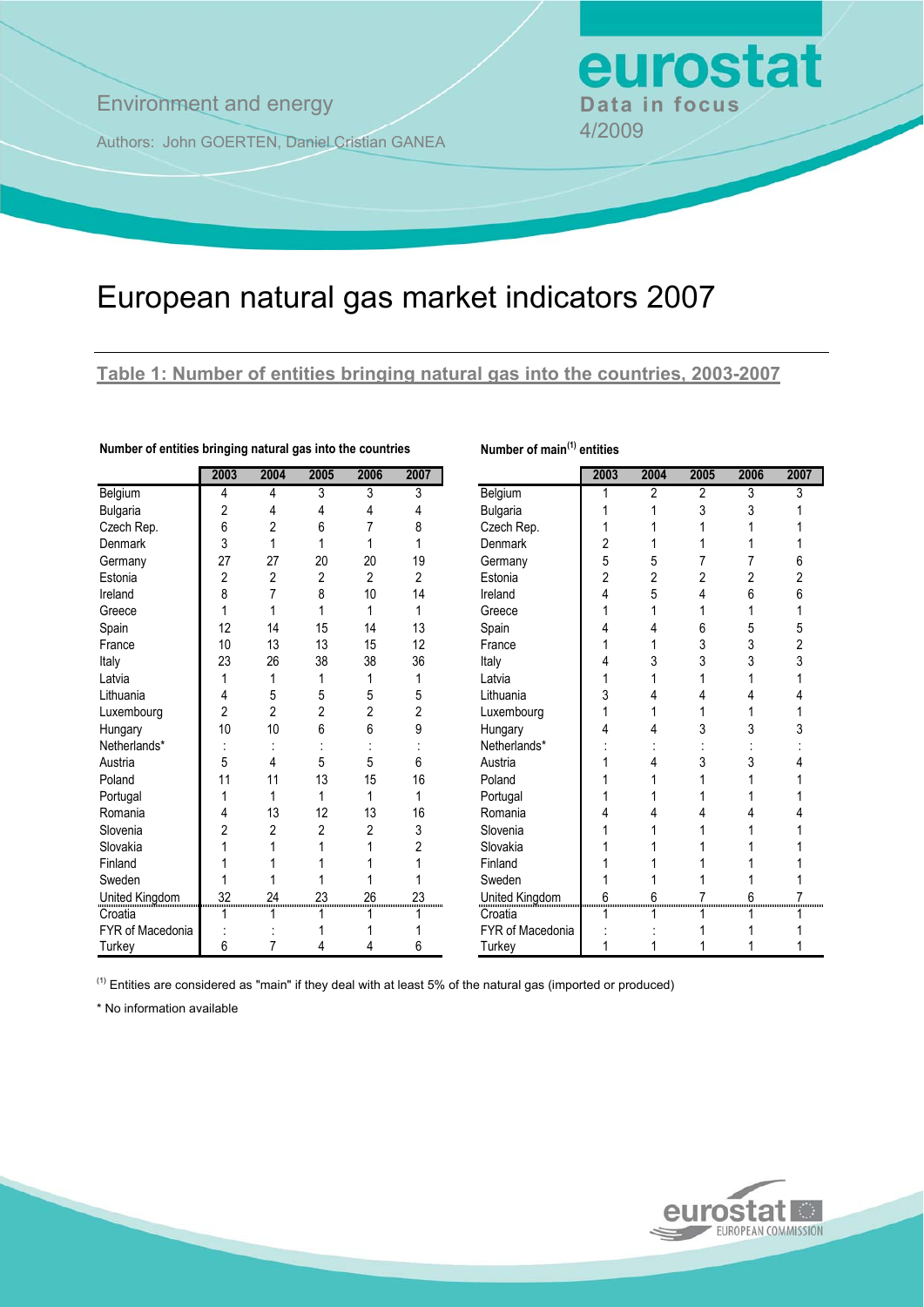## **Table 2: Number of main gas entities bringing gas into the country (production or imports) and their cumulative market share, 2007**

|                                                        | BE        | BG      | СZ        | DK    | DE*   | EE        | IE   | EL.       | ES    | FR        |      | LV    | LI    | LU*    |
|--------------------------------------------------------|-----------|---------|-----------|-------|-------|-----------|------|-----------|-------|-----------|------|-------|-------|--------|
| Number of main entities                                | 3         |         |           |       | 6     | 2         | 6    |           | 5     | 2         | 3    |       | 4     |        |
| Cumulative market share (%)                            | 100.0     | 92.1    | 95.0      | 100.0 |       | 100.0     | 90.5 | 100.0     | 83.5  | 90.0      | 86.1 | 100.0 | 99.0  | ٠<br>٠ |
|                                                        | HU        | NL**    | AT***     | PL.   | PT    | R0        | SI   | <b>SK</b> | FI.   | <b>SE</b> | UK   | HR    | МK    | TR*    |
|                                                        |           |         |           |       |       |           |      |           |       |           |      |       |       |        |
| Number of main entities<br>Cumulative market share (%) | 3<br>96.0 | $\cdot$ | 4<br>90.0 | 95.9  | 100.0 | 4<br>87.5 | 99.7 | 97.9      | 100.0 | 100.0     | 85.0 | 100.0 | 100.0 | ٠      |

\* Information on market shares not available

\*\* No information available

\*\*\* Austria: "more than 90%"

**Figure 1: Number of main gas entities bringing gas into the country (production or imports) and their cumulative market share, 2007**



\* Information on market shares not available

\*\* No information available

\*\*\* Austria: "more than 90%"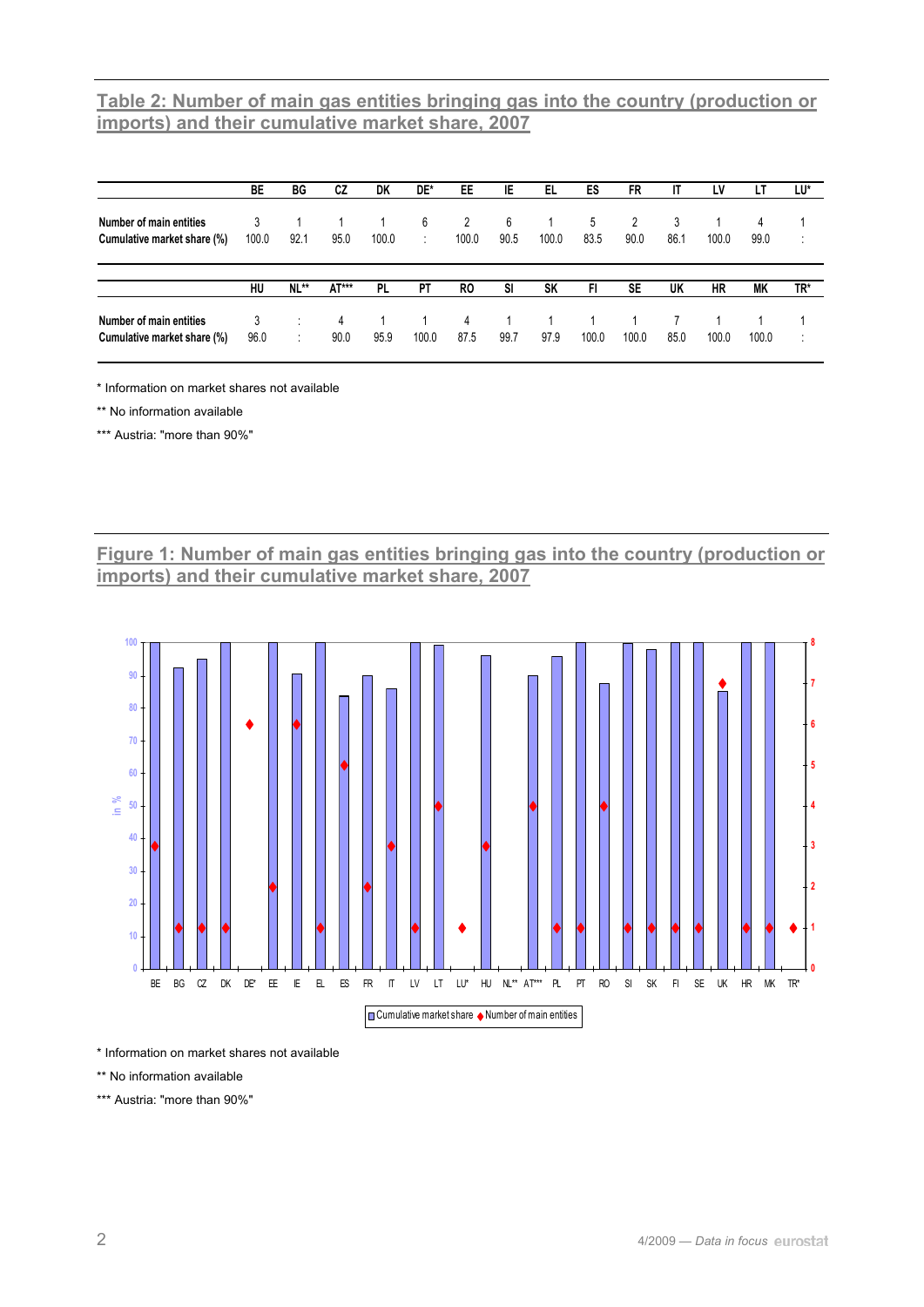|                  | 2003           | 2004           | 2005 | 2006 | 2007 |                    | 2003           | 2004           | 2005 | 2006 | 2007 |
|------------------|----------------|----------------|------|------|------|--------------------|----------------|----------------|------|------|------|
| Belgium*         | 27             | 32             | 41   | 41   | 41   | Belgium            | 3              | 2              | 3    | 5    | 5    |
| <b>Bulgaria</b>  | 8              | 8              | 11   | 12   | 15   | <b>Bulgaria</b>    |                |                | 2    | 2    |      |
| Czech Rep.       | 14             | 9              | 10   | 10   | 9    | Czech Rep.         |                |                | 7    |      |      |
| <b>Denmark</b>   | 4              | 7              | 5    | 12   | 17   | Denmark**          | 4              | 5              | 3    | 6    |      |
| Germany          | 701            | 700            | 700  | 700  | 700  | Germany            |                |                |      | 4    |      |
| Estonia          | 14             | 15             | 23   | 27   | 20   | Estonia            |                |                |      |      |      |
| Ireland          | 2              | $\overline{2}$ | 4    | 4    | 4    | Ireland            |                | 2              |      | 3    | 3    |
| Greece           |                | $\overline{c}$ | 4    | 4    | 4    | Greece             |                | $\overline{c}$ |      |      |      |
| Spain            | 43             | 41             | 40   | 42   | 43   | Spain              | 3              | 4              | 5    | 5    | 5    |
| France           | 31             | 34             | 36   | 36   | 34   | France             | $\overline{c}$ | $\overline{c}$ | 3    | 3    |      |
| Italy            | 412            | 389            | 415  | 323  | 312  | Italy              | 5              | 5              |      | 2    |      |
| Latvia           |                |                |      |      |      | Latvia             |                |                |      |      |      |
| Lithuania        | 7              | 5              | 5    | 5    | 6    | Lithuania          | 3              | 2              |      |      |      |
| Luxembourg       | 6              | 6              | 6    | 7    |      | Luxembourg         | 3              | 4              | 2    | 4    |      |
| Hungary          | 14             | 16             | 16   | 15   | 18   | Hungary            | 7              |                | 7    |      |      |
| Netherlands      | 24             | 25             | 21   | 24   | 31   | <b>Netherlands</b> | 4              | 5              | 6    | 6    |      |
| Austria          | 29             | 27             | 28   | 30   | 30   | Austria            | 3              | 5              | 4    |      |      |
| Poland           | 40             | 47             | 57   | 66   | 66   | Poland             | 7              | 7              |      |      | 5    |
| Portugal         | 10             | 10             | 11   | 11   | 11   | Portugal           | 4              | 4              | 4    | 4    |      |
| Romania          | 27             | 28             | 39   | 47   | 51   | Romania            | 4              | 5              | 6    | 6    | 6    |
| Slovenia         | 14             | 18             | 17   | 18   | 18   | Slovenia           | $\overline{2}$ | $\overline{2}$ | 2    | 3    |      |
| Slovakia         |                | 1              | 1    |      | 4    | Slovakia           |                |                |      |      |      |
| Finland          | 27             | 30             | 30   | 29   | 29   | Finland            |                |                |      |      |      |
| Sweden           | $\overline{7}$ | 7              | 7    | 7    | 6    | Sweden             | 5              | 5              | 5    | 5    | 5    |
| United Kingdom   | 23             | 15             | 18   | 17   | 17   | United Kingdom     | 5              |                |      |      |      |
| Croatia          | 3              | 27             | 30   | 39   | 39   | Croatia            | 3              | 4              | 5    | 4    |      |
| FYR of Macedonia |                |                |      |      |      | FYR of Macedonia   |                |                |      |      |      |
| Turkey           | 12             | 19             | 61   | 68   | 85   | Turkey             | 3              | 3              | 4    | 4    |      |

### **Number of suppliers selling natural gas to final customers Number of main(1) suppliers**

<sup>(1)</sup> Suppliers are considered as "main" if they sell at least 5% of the total natural gas consumed by final customers

\* Including non active suppliers

\*\* Information on number of main suppliers not available

## **Table 4: Number of main natural gas suppliers to final customers and their cumulative market share, 2007**

|                                                         | BE   | ВG        | CZ        | DK*       | DE        | EE.       | IE        | EL.       | ES   | FR        | IT   | LV        | LT    | LU        |
|---------------------------------------------------------|------|-----------|-----------|-----------|-----------|-----------|-----------|-----------|------|-----------|------|-----------|-------|-----------|
| Number of main suppliers                                | 5    |           |           | ٠         | 2         |           | 3         | 2         | 5    | 3         |      |           |       | 4         |
| Cumulative market share (%)                             | 95.2 | 97.0      | 95.5      | ÷         | 13.0      | 95.0      | 99.5      | 93.3      | 75.8 | 86.0      | 60.3 | 100.0     | 95.0  | 95.0      |
|                                                         | HU   | <b>NL</b> | AT**      | <b>PL</b> | PT        | RO.       | SI        | <b>SK</b> | FI.  | <b>SE</b> | UK   | <b>HR</b> | МK    | TR        |
| Number of main suppliers<br>Cumulative market share (%) | 83.7 | 3<br>79.0 | 4<br>90.0 | 5<br>87.4 | 4<br>92.0 | 6<br>91.0 | 2<br>82.0 | 96.4      | 95.0 | 5<br>98.0 | 79.7 | 4<br>36.5 | 100.0 | 4<br>97.0 |

\* No information available

\*\* Austria: "more than 90%"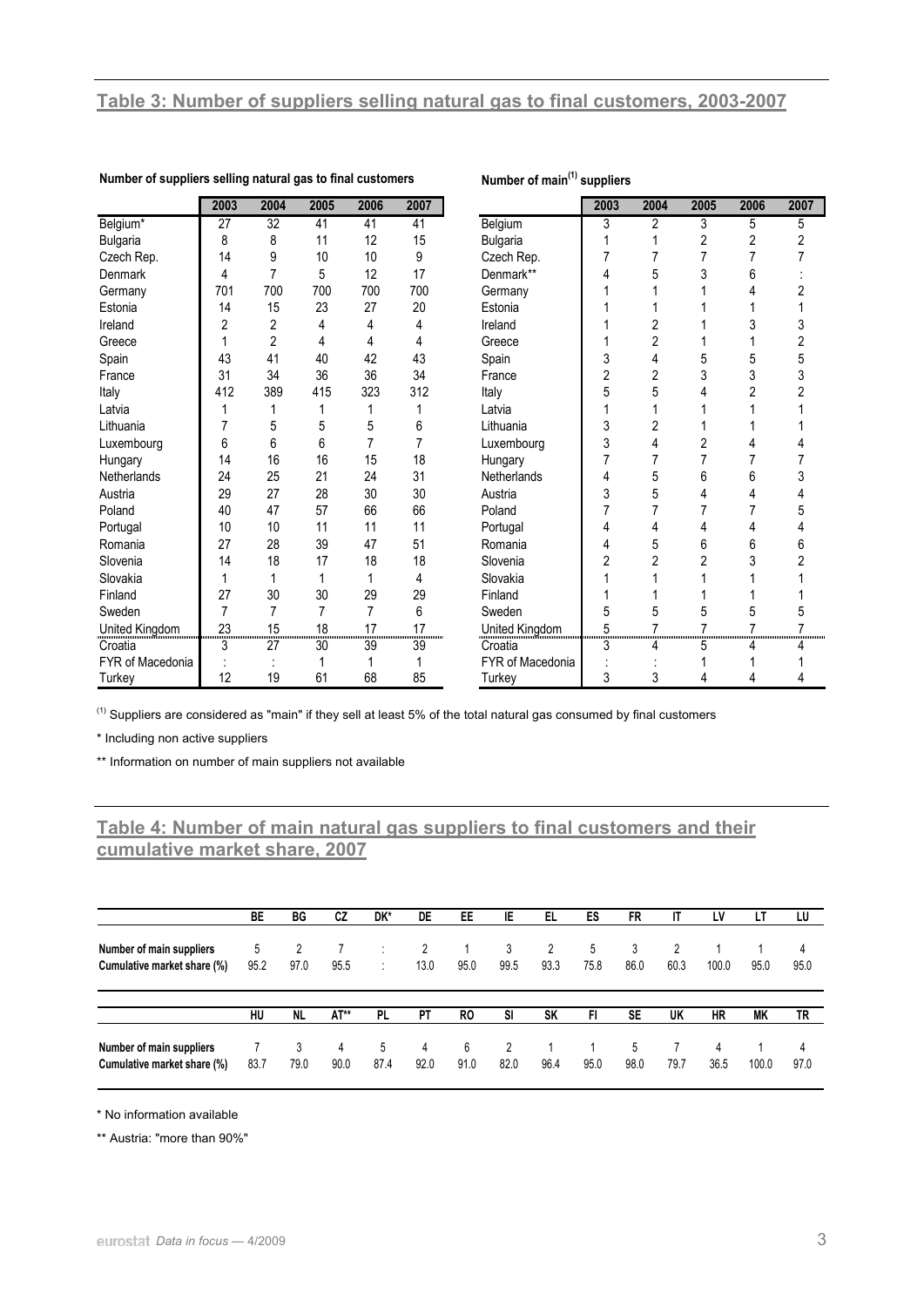## **Figure 2: Number of main natural gas suppliers to final customers and their cumulative market share, 2007**



\* No information available

\*\* Austria: "more than 90%"